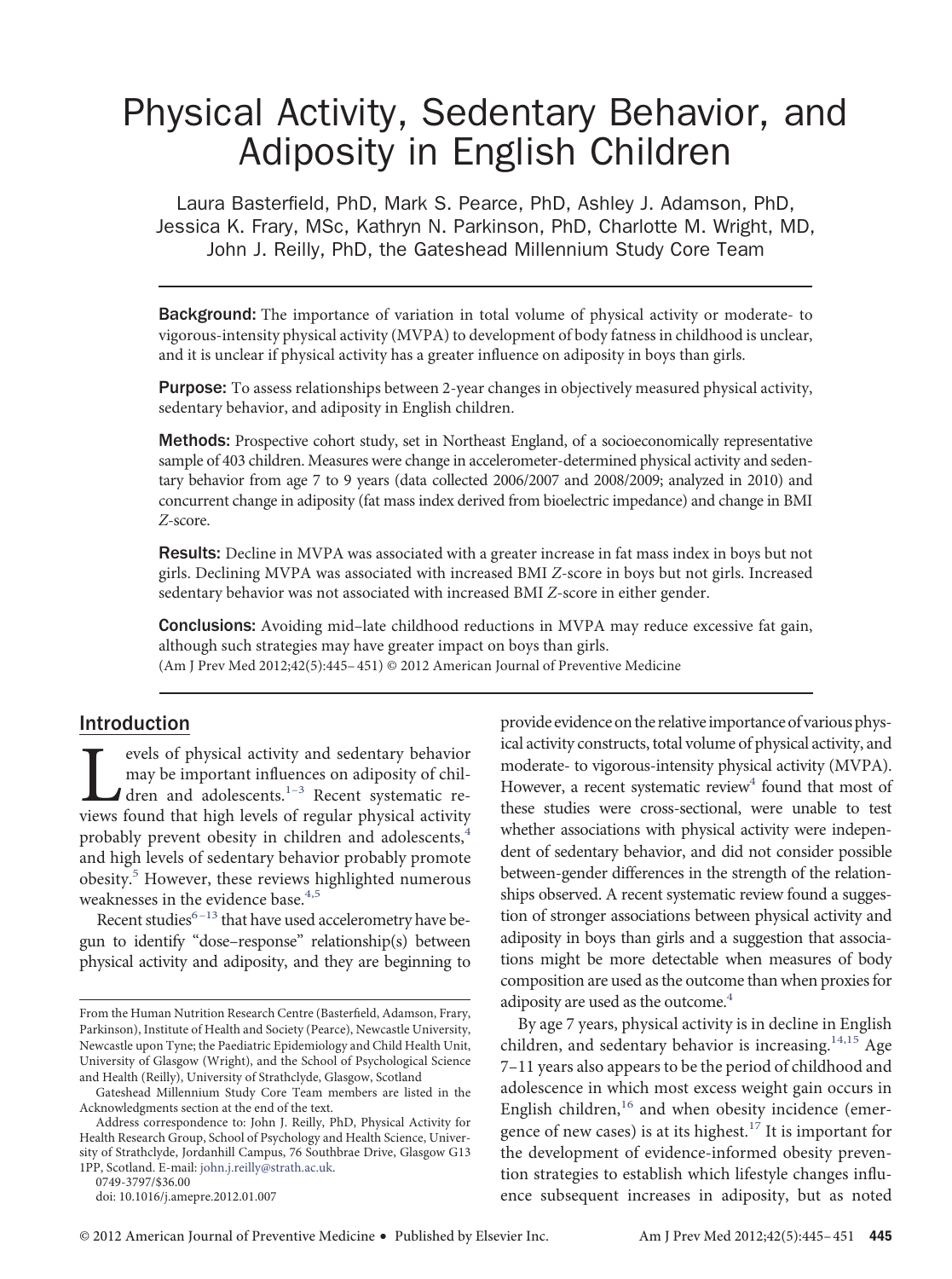above, the evidence on the relationships of physical activity and sedentary behavior with adiposity in childhood is inconclusive.

The primary aim of the present study was therefore to test the hypothesis that changes in objectively measured physical activity and sedentary behavior were associated with changes in adiposity. Secondary aims were to test the hypotheses that MVPA has greater influence on adiposity than total volume of physical activity; associations of sedentary behavior and physical activity with adiposity are independent of each other; relationships among physical activity, sedentary behavior, and adiposity are stronger in boys than girls; and that associations observed with body fatness as the outcome measure would not be detected with BMI *Z*-score as the outcome measure.

## Methods

#### Participants, Recruitment, and Consent

The Gateshead Millennium Study (GMS) has been described elsewhere.<sup>14,18</sup> The sample was socioeconomically representative of North-East England at baseline data collection for the present study in 2006/2007.<sup>[18](#page-6-3)</sup> Baseline measures were collected between October 2006 and December 2007 when the children were aged 6 –7 years, and follow-up data were collected 24 months later. The study was approved by the Newcastle University Ethics Committee. Informed written consent was obtained from the parent/main caregiver of each child, and children provided assent to their participation.

## Exposure Measures: Objective Measurement of Physical Activity and Sedentary Behavior

Physical activity and sedentary behavior were measured with the Actigraph GT1M accelerometer as described previously.<sup>14</sup> The Actigraph has high validity, high reliability, and low reactivity in children.[19,20](#page-6-4) Children in the present study were asked to wear the accelerometer during waking hours for 7 days. Data were reduced manually, by juxtaposing accelerometry output and log-sheets in order to delete occasional periods of nonwear time. These were identifıed as recorded and explained (e.g., showering) or unexplained strings of zero output.<sup>20,21</sup>

Three constructs were measured: total volume of physical activity, expressed as counts per minute (cpm); MVPA (expressed as percentage of daily time spent in MVPA); sedentary behavior, equivalent to sitting, lying, or standing with no translocation of the trunk (expressed as percentage of daily time spent in sedentary behavior). Evidence-based "cutoff points" were used<sup>20</sup>: 3200 cpm to quantify MVPA $^{22}$ ; 1100 cpm (which measures sitting and standing with no movement) to quantify sedentary behavior.<sup>20,23</sup> Because the Actigraph cut-points that were used in the present study were derived from studies of a previous model of the Actigraph (model 7164),  $a + 9%$  correction was applied to the raw accelerometry data before applying the accelerometry cut-points in the present study[.24](#page-6-7)

In this cohort, 3 days of accelerometry with a minimum of 6 hours recording per day provides acceptable reliability, $25$  so measures were included in the present study if at least 3 days of accelerometry of at least 6 hours were obtained at both baseline and follow-up measures. In practice, duration of accelerometry was much greater than this: 6.4 days (11.1 hours/day) at baseline and 6.1 days (11.3 hours/day) at follow-up. In UK children, there are small but signifıcant seasonal variations in objectively measured physical activity,[26,27](#page-6-9) and so follow-up measurements were made as close to the baseline time of year as practicable.

#### Descriptive Characteristics of Study Participants

Height was measured to 0.1 cm with a Leicester Portable height measure and weight measured to 0.1 kg in light indoor clothing and body fat estimated with a TANITA TBF 300MA as described below. BMI was calculated for each child and Z-scores expressed relative to UK 1990 population reference data. SES was described using the Townsend score, an area-based measure derived from the UK census in 2001 derived from the percentage of unemployed people aged 16 – 65 years; household overcrowding; not owning a home; and not owning a car.

#### Outcome Measures

The primary outcome measure was change in fat mass index (fat mass [kg]/height [m]<sup>2</sup>). Fat mass was estimated from TANITA bioelectric impedance by applying constants for the hydration of fat-free mass,<sup>28</sup> having first estimated total body water using gender- and age-specific prediction equations from Haroun et al.<sup>[29](#page-6-11)</sup> The secondary outcome measure was change in BMI *Z*-score. The rank correlations between BMI *Z*-score and FMI at age 7 years were 0.60 and 0.74, and at age 9 years were 0.71 and 0.84 in boys and girls, respectively.

#### Statistical Analysis

Data were checked for normality, and medians and interquartile ranges are presented where appropriate. Differences between the genders were assessed using Mann–Whitney *U* tests. Linear regression analysis was used to test for associations between changes in physical activity, changes in sedentary behavior, changes in adiposity, and changes in BMI *Z*-score. The exposure variables were change in total physical activity (mean cpm); change in percentage time in MVPA; and change in percentage time in sedentary behavior.

The analyses were initially carried out without any adjustments; then multivariable analysis was carried out, adjusted for baseline variables (fat mass index, gender, SES) and with factors signifıcant at  $p<$  0.10 in the univariable analysis added. In the final stage of the analysis, physical activity and sedentary behavior variables that remained signifıcant were considered in the same model. Analyses were performed with the entire sample, and then for boys and girls separately, as a recent systematic review found that physical activity is associated more consistently with adiposity in boys than girls.<sup>[4](#page-5-1)</sup> SPSS, release 17, and Stata, version 10, were used for analyses. For final multivariable models, significance was set at  $p<$  0.05.

# Results

## Characteristics of Study Sample and Sample Attrition

Characteristics of study participants are described in [Table 1.](#page-2-0) A total of 510 children had successful baseline measures, but 107 children studied at baseline were lost to follow-up be-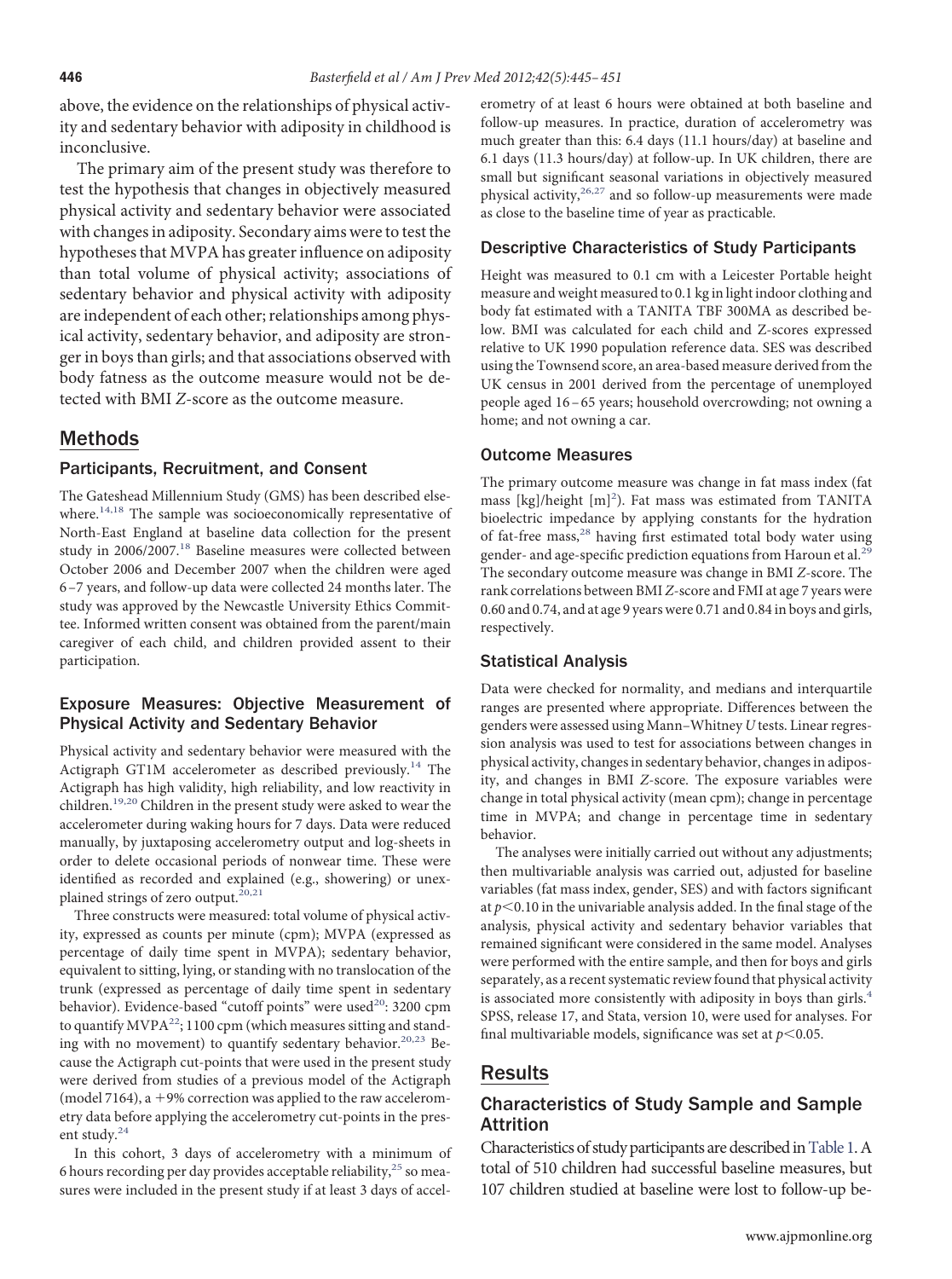|                                       |                     | All children $(N=403)$      | Boys $(n=198)$      |                     |                     | Girls $(n=205)$             |  |
|---------------------------------------|---------------------|-----------------------------|---------------------|---------------------|---------------------|-----------------------------|--|
| Variable                              | Aged 7 years        | Aged 9 years                | Aged 7 years        | Aged 9 years        | Aged 7 years        | Aged 9 years                |  |
| Age (years) (range)                   | 7.4(6.4, 8.4)       | 9.3(8.4, 10.2)              | 7.4(6.4, 8.4)       | 9.3(8.4, 10.2)      | 7.4(6.5, 8.4)       | 9.4(8.4, 10.2)              |  |
| Total physical activity<br>(mean cpm) | 721 (600, 866)      | 643 <sup>ª</sup> (524, 786) | 731 (623, 876)      | 688 (569, 831)      | 708 (586, 849)      | 606 <sup>b</sup> (495, 727) |  |
| MVPA, minutes/day                     | 26(18, 37)          | $24^{\circ}$ (15, 37)       | 28(19, 42)          | 28(20, 43)          | 24(16, 34)          | $21^b(13, 29)$              |  |
| MVPA, % time                          | 3.8(2.6, 5.6)       | $3.6^a(2.3, 5.2)$           | 4.2(2.8, 6.3)       | 4.3(2.9, 6.2)       | 3.7(2.5, 5.2)       | $3.0b$ (2.0, 4.5)           |  |
| Sedentary behavior,<br>% time         | 78.0 (74.0, 81.9)   | $81.2^{\circ}$ (76.9, 84.4) | 77.2 (72.6, 80.9)   | 79.5 (75.5, 83.2)   | 78.7 (74.6, 82.9)   | 82.4 (78.5, 85.4)           |  |
| <b>BMI Z-score</b>                    | $0.32(-0.35, 1.03)$ | $0.54^a(-0.18, 1.22)$       | $0.26(-0.35, 1.01)$ | $0.53(-0.19, 1.23)$ | $0.35(-0.36, 1.05)$ | $0.55(-0.15, 1.23)$         |  |
| Fat mass index                        | 3.6(2.7, 4.8)       | $4.1^{\circ}$ (3.0, 5.9)    | 3.7(2.9, 5.0)       | 4.1(3.0, 5.9)       | 3.5(2.6, 4.6)       | $4.7b$ (3.3, 6.0)           |  |
| Weight (kg)                           | 25.3 (22.6, 28.6)   | $32.1^a(27.9, 37.3)$        | 25.1 (22.6, 28.6)   | 31.6 (27.9, 36.1)   | 25.5 (22.7, 28.6)   | 32.6 (27.9, 38.0)           |  |

<span id="page-2-0"></span>Table 1. Characteristics of study participants, median and IQR unless otherwise noted

<sup>a</sup>Follow-up data significantly different from baseline

**Bignificant difference between boys and girls in change from baseline to follow-up** 

IQR, interquartile range; MVPA, moderate- to vigorous-intensity physical activity

cause of missing accelerometry log-sheets  $(n=9)$ ; not wearing the accelerometer  $(n=6)$ ; not reaching the minimum wear criteria ( $n=8$ ); lost accelerometers ( $n=14$ ); accelerometer malfunctions ( $n=13$ ); no consent to take part/unable to trace for follow-up measures ( $n=55$ ); and no height/weight measure  $(n=2)$ , leaving a total of 403 for the analyses in the present study. Participants followed up over the 2-year period were not statistically different compared with those lost to follow-up for initial levels of physical activity and sedentary behavior, or for SES. Physical activity declined; sedentary behavior, fat mass index, and BMI *Z*-score all increased over the 2-year period [\(Table 1\)](#page-2-0). At baseline, 99 (24.6%) of 403 of the children were overweight or obese (BMI at or above the 85th percentile relative to UK 1990 reference data) and this increased to 131 (32.5%) of 403 at follow-up.

# Associations of Changes in Physical Activity with Changes in Adiposity

In univariable analyses (simple linear regression with no adjustments), changes in both total volume of physical activity and MVPA were associated with change in fat mass index in boys and in the entire sample at  $p=0.10$ [\(Table 2\)](#page-3-0). Associations between changes in total volume of physical activity and FMI in univariable analyses were not signifıcant in subsequent models. Addition of MVPA removed the association between total volume of physical activity and FMI.

In multivariable analyses [\(Table 3\)](#page-4-0), with adjustments for baseline variables, SES, and other factors signifıcant at *p*-0.10 in the univariable analyses, changes in MVPA were not associated with changes in fat mass index in the entire sample. When the genders were considered separately, changes in MVPA were associated with changes in fat mass index in boys but not girls; smaller reductions in MVPA

over the 2 years were associated with smaller increases in fat mass index, with a 50% increase in MVPA in boys (of  $\sim$ 14 minutes per day), predictive of a reduction in FMI of –0.24. There was no association between total volume of physical activity and change in BMI *Z*-score in either gender. In boys, but not girls, associations were observed between change in BMI *Z*-score and change in MVPA in univariable analysis [\(Table 2\)](#page-3-0), and the association remained signifıcant in more-complex models [\(Table 3\)](#page-4-0).

# Associations of Changes in Sedentary Behavior with Changes in Adiposity

In univariable analyses, changes in sedentary behavior were associated with changes in fat mass index [\(Table 2\)](#page-3-0). In multivariable analyses with inclusion of baseline variables and SES, changes in sedentary behavior were associated with changes in fat mass index in the entire sample and in boys, and were of borderline signifıcance in girls. However, in a fınal model that included both MVPA and time spent sedentary, the latter was not associated with changes in FMI in the entire sample or in boys, and the association was of borderline signifıcance in girls [\(Table 4\)](#page-4-1). Changes in BMI *Z*-score were not associated with changes in time spent sedentary in univariable analyses with both genders combined or considered separately [\(Table 2\)](#page-3-0) and so did not enter subsequent models.

# **Discussion**

# Main Findings

The current study supports the hypothesis that childhood declines in physical activity are associated with increased adiposity, and suggests that this is due to declines in MVPA rather than total volume of physical activity. The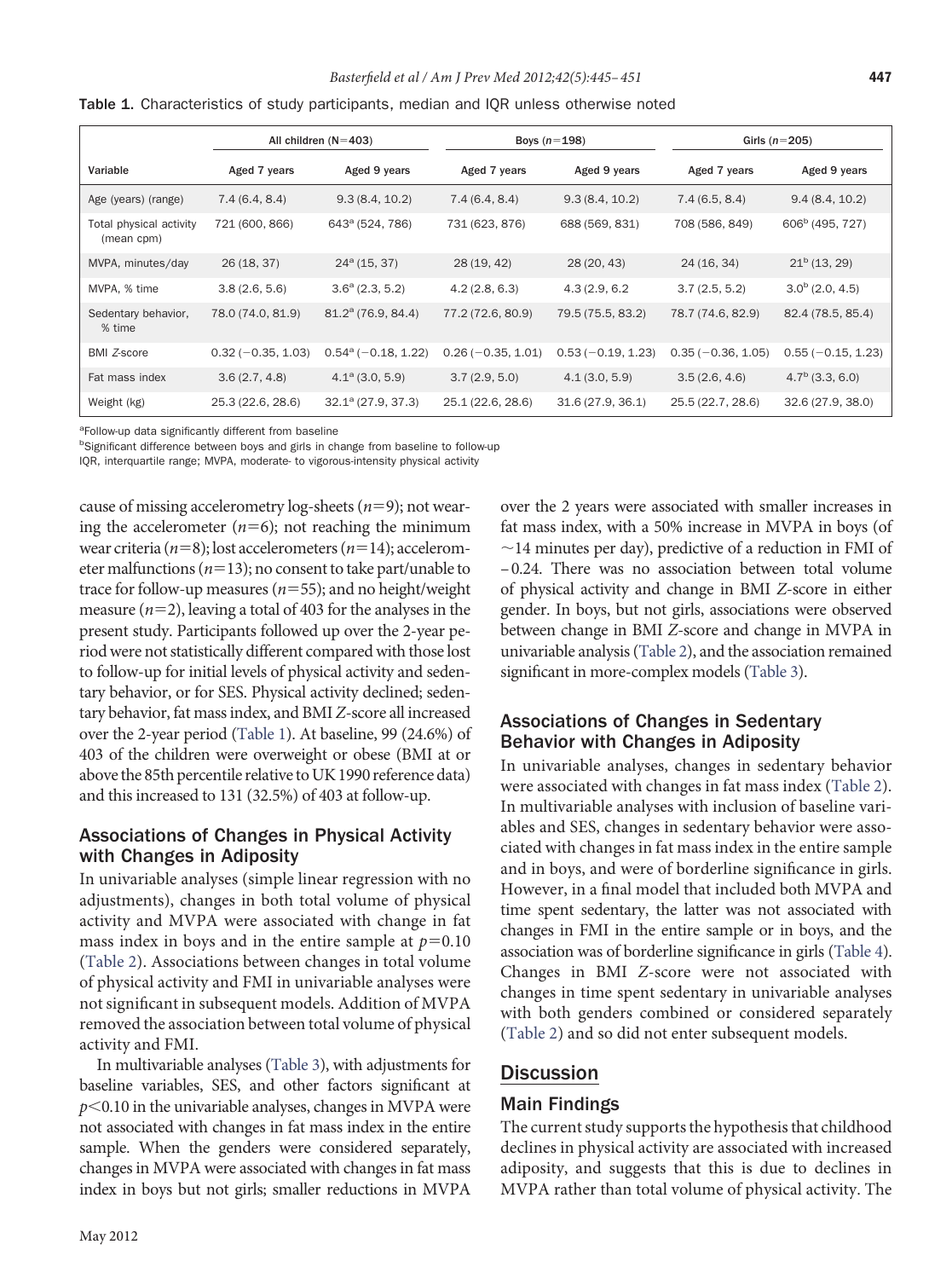#### <span id="page-3-0"></span>**448** *Basterfıeld et al / Am J Prev Med 2012;42(5):445– 451*

| Table 2. Univariable associations between exposure and outcome variables ( $\beta$ coefficient $\times$ 10 <sup>3</sup> ) |
|---------------------------------------------------------------------------------------------------------------------------|
|---------------------------------------------------------------------------------------------------------------------------|

| Exposure/outcome measure                                        | Sample $(n)$ | $\beta$ coefficient (95% CI) | Adjusted $R^2$ | p       |  |
|-----------------------------------------------------------------|--------------|------------------------------|----------------|---------|--|
| Exposure: change in total volume of physical activity, mean cpm |              |                              |                |         |  |
| Change in fat mass index                                        | Entire (377) | $-0.51(-1.05, 0.03)$         | 0.007          | 0.062   |  |
|                                                                 | Boys (186)   | $-1.04(-1.85, -0.24)$        | 0.029          | 0.012   |  |
|                                                                 | Girls (191)  | $-0.04 (-0.75, 0.68)$        | $-0.005$       | 0.923   |  |
| Change in BMI Z-score                                           | Entire (403) | $-0.12(-0.32, 0.08)$         | 0.001          | 0.225   |  |
|                                                                 | Boys (198)   | $-0.24(-0.56, 0.08)$         | 0.006          | 0.143   |  |
|                                                                 | Girls (205)  | $-0.05(-0.31, 0.21)$         | $-0.004$       | 0.690   |  |
| Exposure: change in MVPA, % time                                |              |                              |                |         |  |
| Change in fat mass index                                        | Entire (377) | $-91.85(-141.75, -41.94)$    | 0.031          | < 0.001 |  |
|                                                                 | Boys (186)   | $-123.76(-192.04,-55.48)$    | 0.060          | < 0.001 |  |
|                                                                 | Girls (191)  | $-47.00(-119.46, 24.47)$     | 0.009          | 0.202   |  |
| Change in BMI Z-score                                           | Entire (403) | $-14.10(-32.92, 4.73)$       | 0.003          | 0.142   |  |
|                                                                 | Boys (198)   | $-31.88(-59.50, -4.26)$      | 0.021          | 0.024   |  |
|                                                                 | Girls (205)  | $1.34 (-24.65, 27.32)$       | $-0.005$       | 0.919   |  |
| Exposure: change in sedentary behavior, % time                  |              |                              |                |         |  |
| Change in fat mass index                                        | Entire (377) | 37.41 (15.64, 59.17)         | 0.027          | 0.001   |  |
|                                                                 | Boys (186)   | 40.40 (10.87, 69.93)         | 0.033          | 0.008   |  |
|                                                                 | Girls (191)  | $31.41 (-0.28, 63.09)$       | 0.015          | 0.052   |  |
| Change in BMI Z-score                                           | Entire (403) | $1.92(-6.16, 9.99)$          | $-0.002$       | 0.640   |  |
|                                                                 | Boys (198)   | $0.80 (-10.70, 0.21)$        | $-0.005$       | 0.891   |  |
|                                                                 | Girls (205)  | $3.29(-8.17, 14.75)$         | $-0.003$       | 0.572   |  |

MVPA, moderate- to vigorous-intensity physical activity

fındings support the hypothesis that physical activity has a greater influence on adiposity in boys than girls. The fındings also support the hypothesis that measurement of body composition as an outcome, rather than anthropometric proxies for body composition, may provide increased sensitivity to detect associations in etiologic studies.<sup>[4](#page-5-1)</sup>

## Comparisons with Other Studies

Systematic reviews concluded that higher levels of objectively measured physical activity were associated with lower levels of body fatness in children and adolescents,<sup>[4](#page-5-1)</sup> and that higher levels of sedentary behavior were associ-ated with higher levels of body fatness,<sup>[5](#page-5-2)</sup> but most studies included in the reviews were cross-sectional. Morerecent evidence from studies using objective measures of physical activity is supportive of the conclusion that higher levels of physical activity are associated with lower adiposity,  $\sqrt{2}$ ,  $\frac{1}{2}$ ,  $\frac{1}{2}$ , but the evidence is not entirely  $consistent.<sup>10</sup>$  $consistent.<sup>10</sup>$  $consistent.<sup>10</sup>$ 

Knowing whether sedentary behavior and physical activity associations with fatness are independent of each other is an important issue that could inform obesity prevention strategies, yet as far as we are aware, only two studies have addressed this issue. Both Steele et al.,  $^{13}$  $^{13}$  $^{13}$  in a cross-sectional study of English children aged 10 years, and Mitchell et al., in a longitudinal study of English children aged  $11-13$  years,<sup>[30](#page-6-12)</sup> found that associations of objectively measured sedentary behavior with adiposity were not signifıcant after adjustment for MVPA. The fındings of the present study are consistent with this result, suggesting a degree of commonality in the etiology of obesity at different ages, $31$  or at different periods (the ALSPAC cohort study began 8 –10 years before the present GMS cohort study).

Knowing whether total volume of physical activity or MVPA is most important to adiposity development is another issue that could inform obesity prevention strategies. The present study was consistent with recent studies of English adolescents in the ALSPAC cohort<sup>7,32</sup> in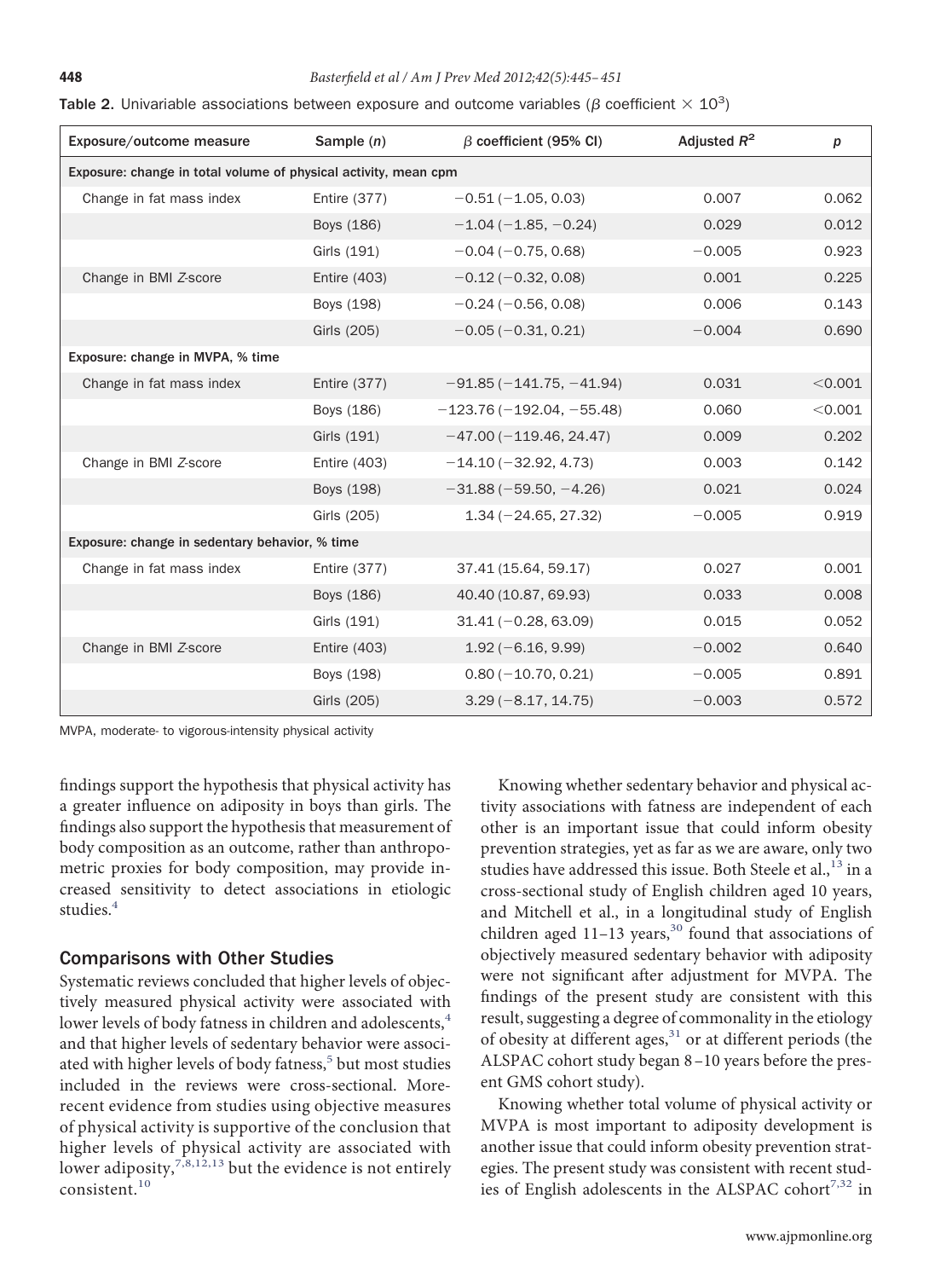<span id="page-4-0"></span>Table 3. Multivariable analysis with physical activity as the exposure\*: changes in MVPA, FMI, and BMI *Z*-score ( $\beta$  coefficient  $\times$  10<sup>3</sup>)

| Outcome measure                                  | Sample $(n)$        | $\beta$ coefficient (95% CI) | Adjusted $R^2$ | р       |
|--------------------------------------------------|---------------------|------------------------------|----------------|---------|
| Change in FMI                                    | <b>Entire (377)</b> | $-81.26(-130.45,-32.06)$     | 0.071          | 0.001   |
|                                                  | Boys (186)          | $-121.07 (-186.57, -55.57)$  | 0.135          | < 0.001 |
|                                                  | Girls (191)         | $-45.50(-118.18, 27.18)$     | 0.007          | 0.218   |
| With addition of sedentary behavior <sup>a</sup> | Entire (377)        | $-52.11(-114.85, 10.64)$     | 0.074          | 0.103   |
|                                                  | Boys (186)          | $-112.90 (-201.07, -24.74)$  | 0.131          | 0.012   |
| Change in BMI Z-score                            | Entire (403)        | $-17.52(-36.14, 1.08)$       | 0.040          | 0.065   |
|                                                  | Boys (198)          | $-34.80(-61.84, -7.75)$      | 0.065          | 0.012   |
|                                                  | Girls (205)         | $-1.39(-27.11, 24.32)$       | 0.023          | 0.915   |

aData for girls were not significant in the simpler model and so were not entered into the final model.

\*With adjustment for baseline variables, SES, gender, and inclusion of explanatory variables significant in univariable analysis at *p*-0.10 FMI, fat mass index; MVPA, moderate- to vigorous-intensity physical activity

suggesting that MVPA has a greater influence on adiposity than total volume of physical activity.

A recent systematic review concluded that physical activity was associated more consistently with adiposity in boys than girls, $4$  and the present study was consistent with this finding. It is not clear why adiposity development might be more sensitive to variation in physical activity in boys than in girls, but it is possible that influences on the energy-intake side of the energy-balance equation may be more important in girls than boys. In the present study, as in previous studies,<sup>[4](#page-5-1)</sup> level of MVPA was significantly higher in boys than girls, but the betweengender difference was small, and it is not clear that it would explain the fındings of the present study: mean time spent in MVPA was higher in boys than girls by only approximately 4 minutes/day at age 7 years and 7 minutes/ day at age 9 years. In addition, the numbers of boys and girls in the present study were similar and 2-year changes in sedentary behavior and physical activity were actually more marked in girls than boys.<sup>14</sup>

#### Study Strengths and Weaknesses

The principal strengths of the present study were the longitudinal design, the inclusion of change measurements in both the exposure and outcome measures, the fact that the study sample was socioeconomically repre-sentative of England,<sup>[18](#page-6-3)</sup> the use of objective measurement of all key constructs of physical activity and sedentary behavior simultaneously, and the availability of a body composition outcome variable in addition to a simple proxy for body composition. The body composition measure used has been validated in adolescents, but its validity has not been confirmed in children aged 7–9 years.<sup>29</sup> No data on maturational status were available in the present study: the importance of having such data for those aged 7–9 years is unclear.

The weight of evidence as summarized by systematic reviews $4.5$  suggests that physical activity and sedentary behavior influence adiposity. Thus, the present study considered physical activity and sedentary behavior as the exposures and adiposity as the outcome. It is possible

<span id="page-4-1"></span>Table 4. Multivariable analyses with sedentary behavior as the exposure\*: changes in sedentary behavior and changes in FMI ( $\beta$  coefficient  $\times$  10<sup>3</sup>)

| <b>Outcome measure</b>     | Sample         | $\beta$ coefficient (95% CI) | Adjusted $R^2$ | р     |
|----------------------------|----------------|------------------------------|----------------|-------|
| Change in FMI <sup>a</sup> | Entire $(377)$ | 34.34 (13.02, 55.67)         | 0.070          | 0.002 |
|                            | Boys (186)     | 37.39 (8.95, 65.83)          | 0.105          | 0.009 |
| With addition of MVPA      | Entire $(377)$ | $20.30(-6.89, 47.48)$        | 0.074          | 0.143 |
|                            | Boys (186)     | $5.23(-32.41, 42.86)$        | 0.131          | 0.784 |
|                            | Girls (191)    | $30.96(-0.79, 62.71)$        | 0.012          | 0.056 |

aData for girls were not significant in the simpler model and so were not entered into the final model. \*With adjustment for baseline variables, SES, gender, and inclusion of variables significant in univariable analysis at  $p<$ 0.10

FMI, fat mass index; MVPA, moderate- to vigorous-intensity physical activity

that increasing adiposity may reduce physical activity and increase sedentary behavior, although this is perhaps more likely when adiposity is extremely high or has increased markedly.  $\rm ^{6,13,33}$  $\rm ^{6,13,33}$  $\rm ^{6,13,33}$ 

The present study was able to ensure that follow-up measures occurred 24 months after initial measures, but there was no control over weather variables and no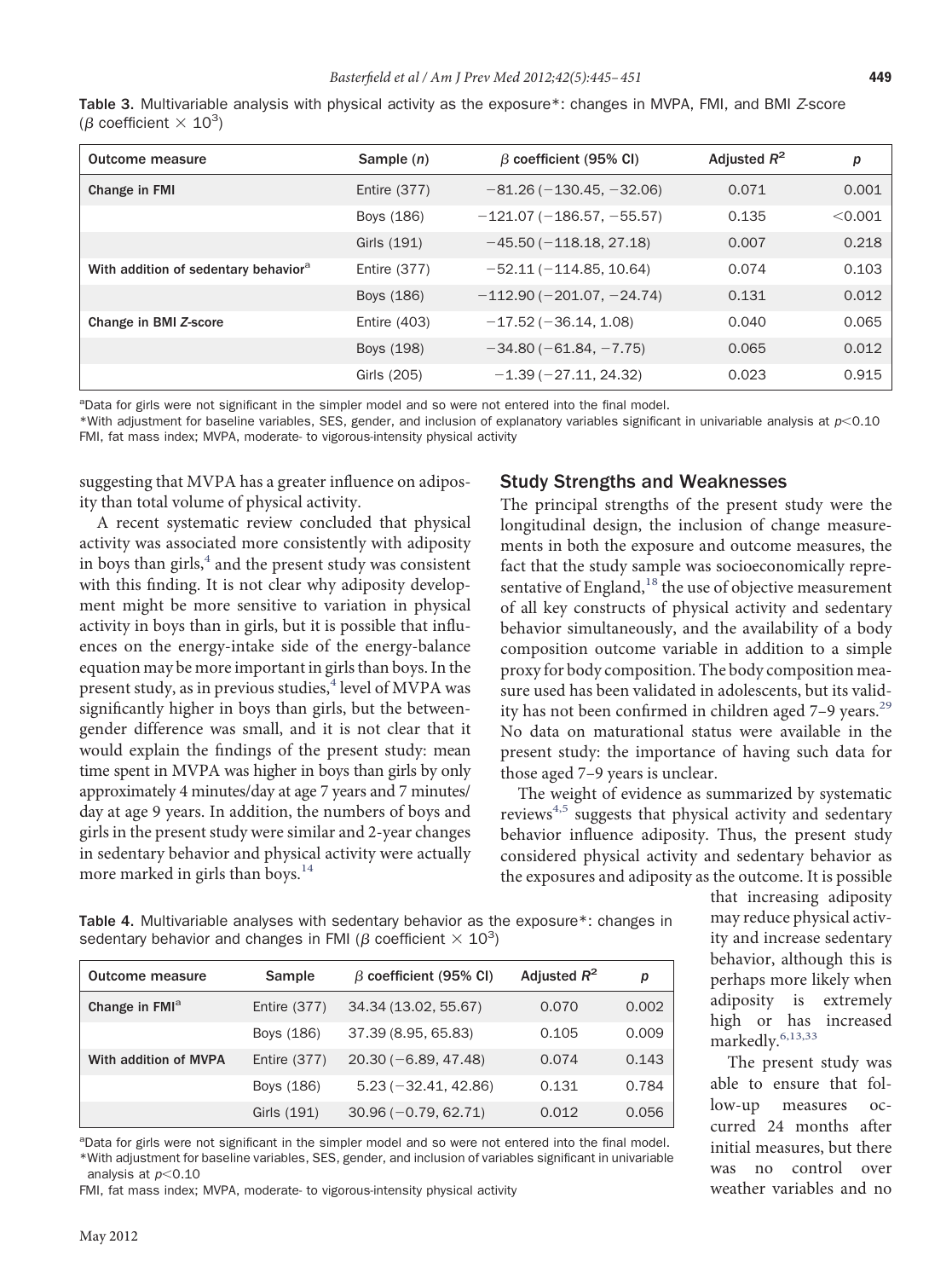weather data were available. Some other studies have required longer periods of accelerometry and/or the inclusion of a weekend day, but with data on those aged 7 years from the cohort, any 3 days of accelerometry with at least 6 hours per day provided adequate reliability of all constructs of physical activity and sedentary time, $25$  and actual accelerometry wear time was much higher than the minimum wear time specifıed. In an ongoing study of those aged 12 years in the region, no differences were found in objectively measured physical activity or sedentary behavior associated with wear time.

In the present study, sedentary behavior was measured using Actigraph accelerometry with a cut-point of 1100 cpm, which has been calibrated and validated as a measure of time spent sitting, lying down, and standing with the trunk not moving. $^{23}$  Lower Actigraph cut-points probably provide a more specific measure of sitting.<sup>[34](#page-6-15)</sup> Other aspects of sedentary behavior that were not measured also may be important to the etiology of childhood obesity, notably TV viewing/screen time.<sup>[35,36](#page-6-16)</sup> In the present study, the overall measure of sedentary behavior would have included screen time, but screen time cannot be quantifıed separately using accelerometry.

#### Conclusion

The present study suggests that MVPA is the construct of physical activity most likely to be valuable as a behavioral target of obesity prevention interventions. It is possible that the influence of physical activity on energy balance in mid–late childhood is greater in boys than girls. Translating these fındings into future public health strategies aimed at childhood obesity prevention may involve a greater emphasis on MVPA as a specifıc behavioral target (rather than just total volume of physical activity), and possibly a greater "tailoring" of childhood obesity prevention strategies by gender.

The Gateshead Millennium Study was supported by a grant from the National Prevention Research Initiative (incorporating funding from British Heart Foundation; Cancer Research UK; Department of Health; Diabetes UK; Economic and Social Research Council; Food Standards Agency; Medical Research Council; Research and Development Offıce for the Northern Ireland Health and Social Services; Chief Scientist Offıce, Scottish Government Health Directorates; Welsh Assembly Government; and World Cancer Research Fund) and further funding from the Chief Scientist Offıce, Scottish Government Health Directorates, grant number CZH/4/484. The cohort was fırst established with funding from the Henry Smith Charity and Sport Aiding Research in Kids (SPARKS) and followed up with grants from Gateshead NHS Trust R&D, Northern and Yorkshire NHS R&D, and Northumberland, Tyne, and Wear

NHS Trust. The funders had no role in the study design; data collection, analysis, or interpretation; writing the manuscript; or decision to publish. All authors are independent of the study funders.

We acknowledge the support of an External Reference Group in conducting the study. We appreciate the support of Gateshead Health NHS Foundation Trust, Gateshead Education Authority, and local schools. We warmly thank the research team for their effort. Thanks are especially due to the Gateshead Millennium Study families and children for their participation in the study.

The Gateshead Millennium Study Core Team members are Ashley Adamson, Anne Dale, Robert Drewett, Ann Le Couteur, Paul McArdle, Kathryn Parkinson, Mark Pearce, John Reilly, and Charlotte Wright.

No fınancial disclosures were reported by the authors of this paper.

## <span id="page-5-0"></span>References

- <span id="page-5-4"></span>1. Strong WB, Malina RM, Blimkie CJR, et al. Evidence based physical activity for school-age youth. J Pediatr 2005;146(6):732–7.
- 2. Reilly JJ. Physical activity and obesity in childhood and adolescence. Lancet 2005;366(9482):268 –9.
- 3. Kimm SYS, Glynn NW, Obarzanek E, et al. Relation between the changes in physical activity and body mass index during adolescence: a multicentre longitudinal study. Lancet 2005;366(9482):301–7.
- <span id="page-5-1"></span>4. Jimenez-Pavon D, Kelly J, Reilly J. Associations between objectively measured physical activity and adiposity in children and adolescents: systematic review. Int J Pediatr Obes 2010;5(1):3–18.
- <span id="page-5-2"></span>5. Rey-Lopez JP, Vicente-Rodriguez G, Biosca M, Moreno LA. Sedentary behaviour and obesity development in children and adolescents. Nutr Metab Cardiovasc Dis 2008;18(3):242–51.
- <span id="page-5-3"></span>6. Ness AR, Leary SD, Mattocks C, et al. Objectively measured physical activity and fat mass in a large cohort of children. PLoS Med  $2007;4(3):476 - 84.$
- <span id="page-5-5"></span>7. Janz KF, Kwon S, Letuchy EM, et al. Sustained effect of early physical activity on body fat mass in older children. Am J Prev Med 2009;37(1):35– 40.
- 8. Cleland V, Crawford D, Baur LA, Hume C, Timperio A, Salmon J. A prospective examination of children's time spent outdoors, objectively measured physical activity and overweight. Int J Obes 2008; 32(11):1685–93.
- 9. Stevens J, Murray DM, Baggett CD, et al. Objectively assessed associations between physical activity and body composition in middle-school girls—the trial of activity for adolescent girls. Am J Epidemiol 2007;166(11):1298 –305.
- <span id="page-5-6"></span>10. Treuth MS, Baggett CD, Pratt CA, et al. A longitudinal study of sedentary behavior and overweight in adolescent girls. Obesity 2009;  $17(5):1003 - 8.$
- 11. Moore LL, Gao D, Bradlee ML, et al. Does early physical activity predict body fat change throughout childhood? Prev Med 2003;37(1):10 –7.
- 12. Purslow LR, Hill C, Saxton J, Corder K, Wardle J. Differences in physical activity and sedentary time in relation to weight in 8-9 year old children. Int J Behav Nutr Phys Act 2008;5:67.
- <span id="page-5-7"></span>13. Steele RM, van Sluijs EMF, Cassidy A, Griffın SJ, Ekelund U. Targeting sedentary time or moderate- and vigorous-intensity activity: independent relations with adiposity in a population-based sample of 10-y-old British children. Am J Clin Nutr 2009;90(5):1185–92.